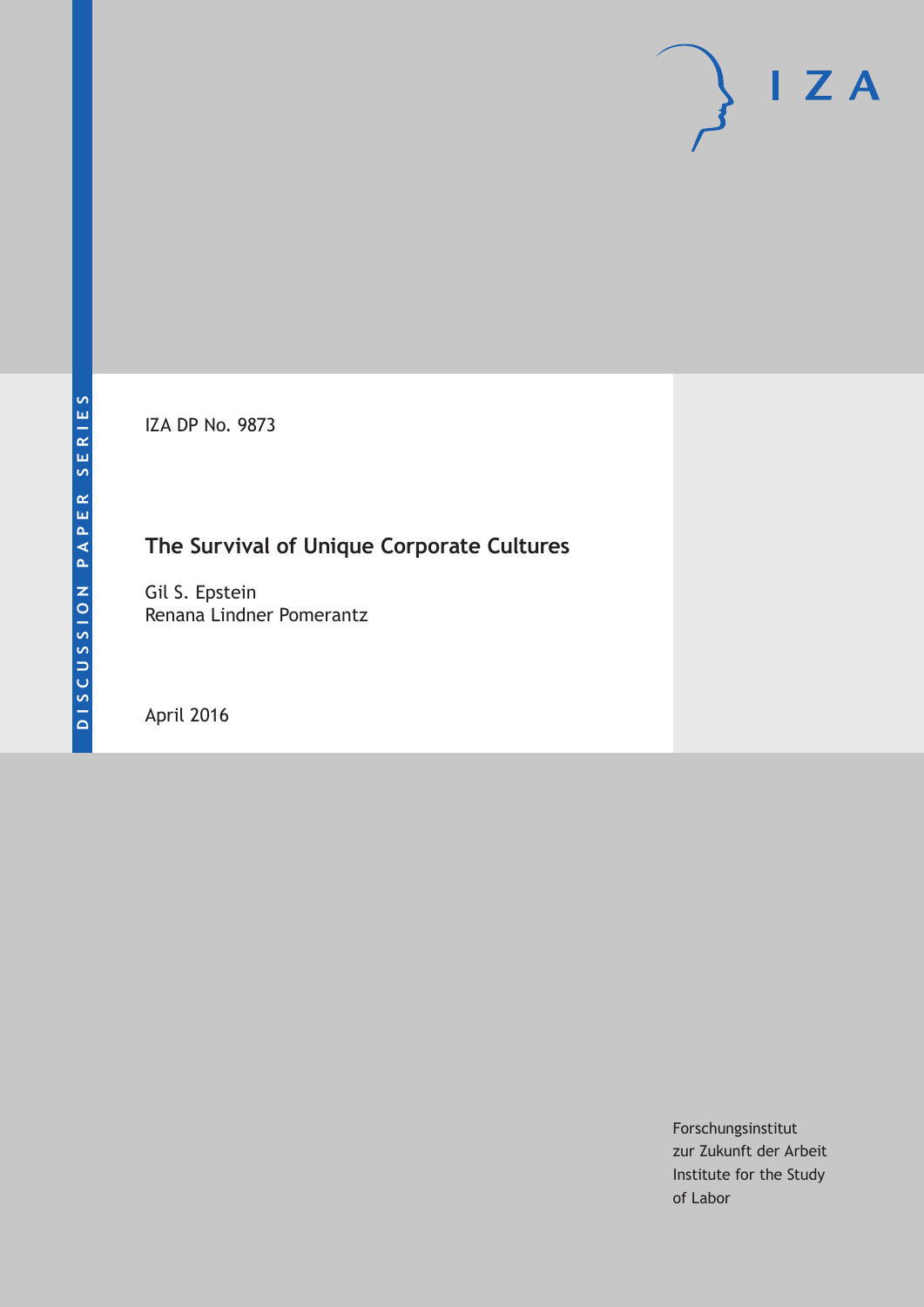# **The Survival of Unique Corporate Cultures**

## **Gil S. Epstein**

*Bar-Ilan University, IZA and CReAM* 

## **Renana Lindner Pomerantz**

*Bar-Ilan University* 

Discussion Paper No. 9873 April 2016

IZA

P.O. Box 7240 53072 Bonn **Germany** 

Phone: +49-228-3894-0 Fax: +49-228-3894-180 E-mail: iza@iza.org

Any opinions expressed here are those of the author(s) and not those of IZA. Research published in this series may include views on policy, but the institute itself takes no institutional policy positions. The IZA research network is committed to the IZA Guiding Principles of Research Integrity.

The Institute for the Study of Labor (IZA) in Bonn is a local and virtual international research center and a place of communication between science, politics and business. IZA is an independent nonprofit organization supported by Deutsche Post Foundation. The center is associated with the University of Bonn and offers a stimulating research environment through its international network, workshops and conferences, data service, project support, research visits and doctoral program. IZA engages in (i) original and internationally competitive research in all fields of labor economics, (ii) development of policy concepts, and (iii) dissemination of research results and concepts to the interested public.

IZA Discussion Papers often represent preliminary work and are circulated to encourage discussion. Citation of such a paper should account for its provisional character. A revised version may be available directly from the author.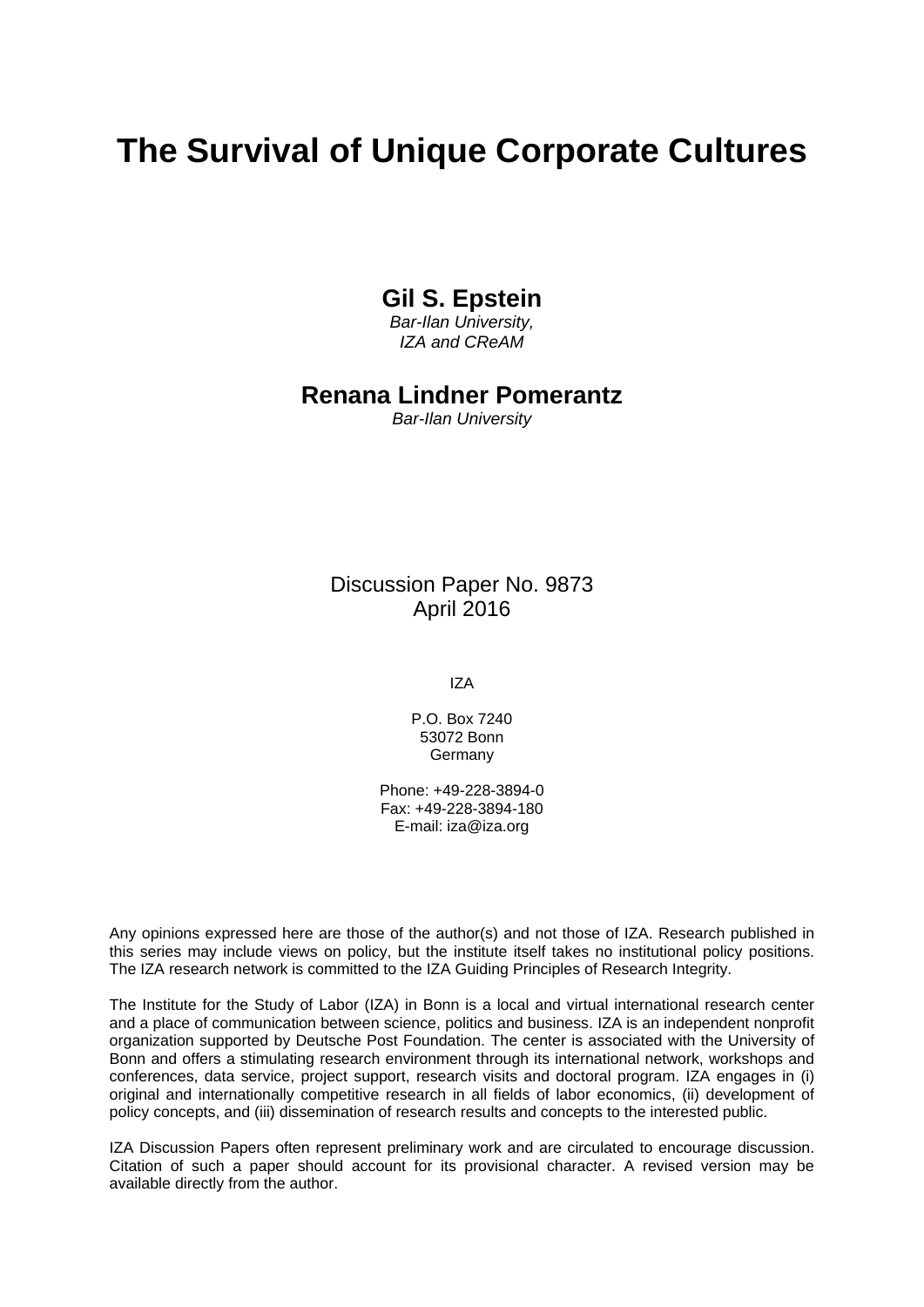IZA Discussion Paper No. 9873 April 2016

## **ABSTRACT**

## **The Survival of Unique Corporate Cultures**

In this paper we identify two situations that can lead a firm to hire an executive who supports a corporate culture that differs from the firm's current culture. In the first case, there is similarity between the firm's culture and that of the candidate and in the second case, executives who support the firm's culture constitute a minority of available candidates. In both cases the firm prefers to hire an available candidate, rather than risk a prolonged vacancy. We show how these scenarios can lead to the eradication of unique cultures and to the perpetuation of more common cultures.

JEL Classification: D21, D23

Keywords: corporate culture, organizations, minority

Corresponding author:

Gil. S. Epstein Department of Economics Bar-Ilan University 52900, Ramat-Gan Israel E-mail: gil.epstein@biu.ac.il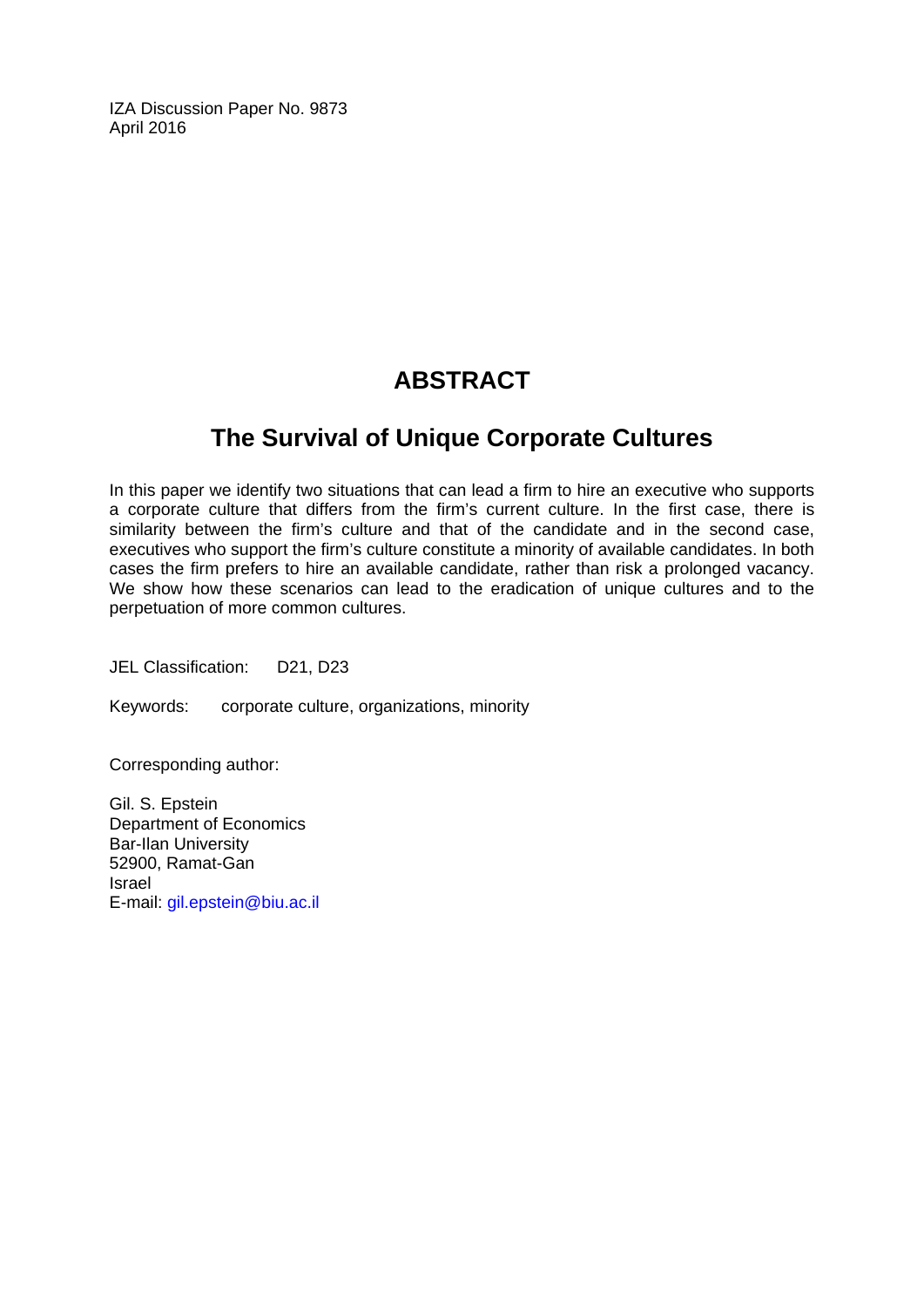#### **1. Introduction**

In certain situations, a firm may decide to hire an executive who supports a corporate culture that differs from the firm's current culture. We begin by presenting an example that illustrates such a scenario and provides a glimpse of its potential implications:

*In May 2012, Shlomo Yanai resigned after five years as the CEO of Teva Pharmaceutical Industries Ltd. (hereinafter: Teva). He was replaced by Dr. Jeremy Levin, a former senior executive at the global BioPharma company Bristol-Myers Squibb. Only one and a half years later, Dr. Levin had agreed to step down. Analysts suggested that the resignation was a result of his being 'foreigner', lacking familiarity with the Israeli corporate culture. Dr. Levin was replaced by Erez Vigodman, who had served formerly as a CEO of two large Israeli companies. He had no experience with the pharmaceutical industry. Despite his lack of previous familiarity with the pharmaceutical industry, after two years as Teva's CEO, analysts praised his success in reviving Teva from a severe crisis and leading it forward.*

In evaluating the case of Teva, which replaced two CEOs in less than two years, analysts established a link between the failure of Dr. Jeremy Levin as Teva's CEO and the fact that he was a foreign CEO in an Israeli company. Erez Vigodman, an Israeli, was hired as Levin's replacement despite his lack of familiarity with the pharmaceutical industry. These observations highlight the fact that the fit between a firm's corporate culture and the culture of its senior executives can have significant consequences for the firm's performance and constitutes a critical factor in executive hiring decisions. The current paper develops a search theoretic model to investigate scenarios in which a firm might choose to hire an executive whose culture diverges from its own, and to examine the broader implications of such hiring decisions.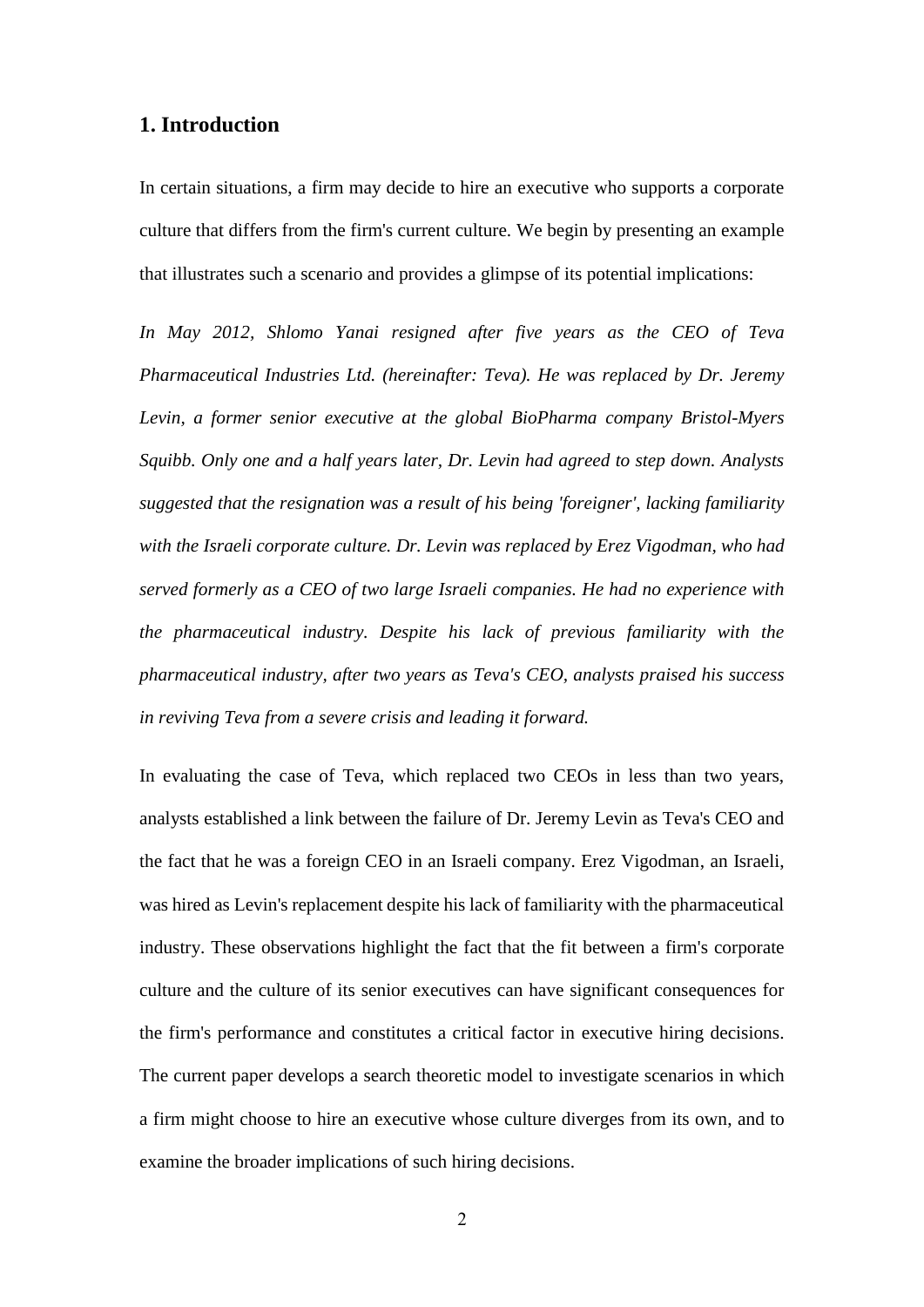The concept of 'corporate culture' was adopted by management scholars around the 1980s. One of the most influential authors in the field was Schein (1981, 1983, 1984, 1985), who built a conceptual framework for analyzing cultures in organizations (Hatch, 1993). A main challenge in the investigation of corporate culture is determining the definition of 'culture'. According to Weber, Shenkar and Raveh (1996), scholars of corporate culture describe the concept as the beliefs and values shared by a company's senior managers with regard to appropriate business practices. The authors distinguish between national and corporate levels of culture and examine the possible roles of both national and corporate cultural fit in post-merger integration processes.

O'Reilly and Chatman (1996) define culture in a similar manner, as '*a system of shared values (that define what is important) and norms that define appropriate attitudes and behaviors for organizational members (how to feel and behave).*' According to O'Reilly (1989), a 'strong culture' exists when there is a set of norms and values that are widely shared and strongly held throughout the organization.

Van den Steen (2010) uses an economic model to derive the effects of shared beliefs and values on organization behavior and performance. He finds that firms whose members share beliefs to a greater extent exhibit more delegation, less monitoring, higher utility, higher execution effort, less information collection, less experimentation, faster coordination, fewer influence activities, and less-biased communication. The author suggests that cultural homogeneity within an organization is a pervasive force, because shared beliefs and values reduce differences in objectives that may cause agency problems. Crémer (1993) mentions that shared knowledge enables agents to compute more accurately the benefits and costs of different alternatives, as it provides a means of predicting the reactions of the rest of the organization and evaluating the organization's capacities.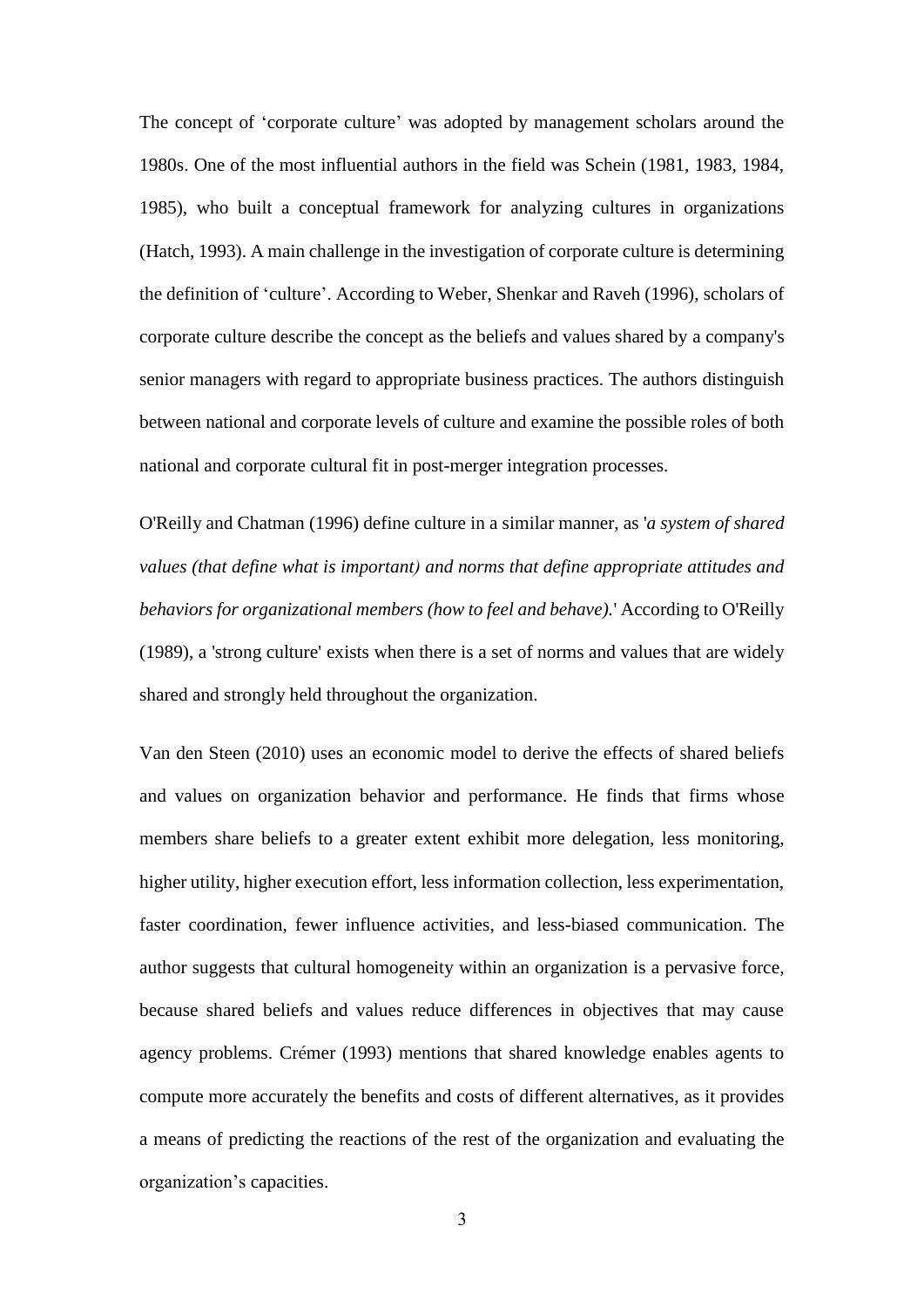Our paper is related to the group of papers that link between culture and leadership. To quote Schein (2009): *'culture and leadership are two sides of the same coin and one cannot understand one without the other'.* According to the author, when new leaders take over an existing organization, they find an existing culture that is based on the values of previous leaders. The new leader's success may be influenced by his or her level of person–organization fit. Conversely, Van den Steen (2005) shows that, a manager has an important influence on the firm's behavior and performance, not only through his direct actions and decisions but also indirectly. Specifically, a manager with strong managerial beliefs attracts employees with similar beliefs, creating an alignment of beliefs within the firm, which is an important factor in the firm's behavior and performance. In accordance with these papers, our model adopts the basic assumption that alignment between the firm's and its manager's beliefs is advantageous, and that in the absence of such an alignment, the firm's profitability is diminished. Furthermore, in line with Van den Steen (2005), we assume that the manager influences the culture of the firm until, over time, alignment is achieved. However, we do not explicitly assume that this takes place through attraction of employees with similar beliefs. Rather, we adopt the more general assumption that, when a firm hires a manager whose organizational culture differs from its own, an adaptation period ensues, during which the firm experiences a performance penalty, i.e., a temporary reduction in profits. During this adaptation period, the firm and the manager learn how to work together, and the firm adapts its procedures and practices until they match those of the manager, at which point profitability is restored.

The papers cited above, in addition to many others, reflect the strong emphasis in the economic and managerial literature on the importance of homogeneous culture within an organization, and specifically the importance of the congruence between the beliefs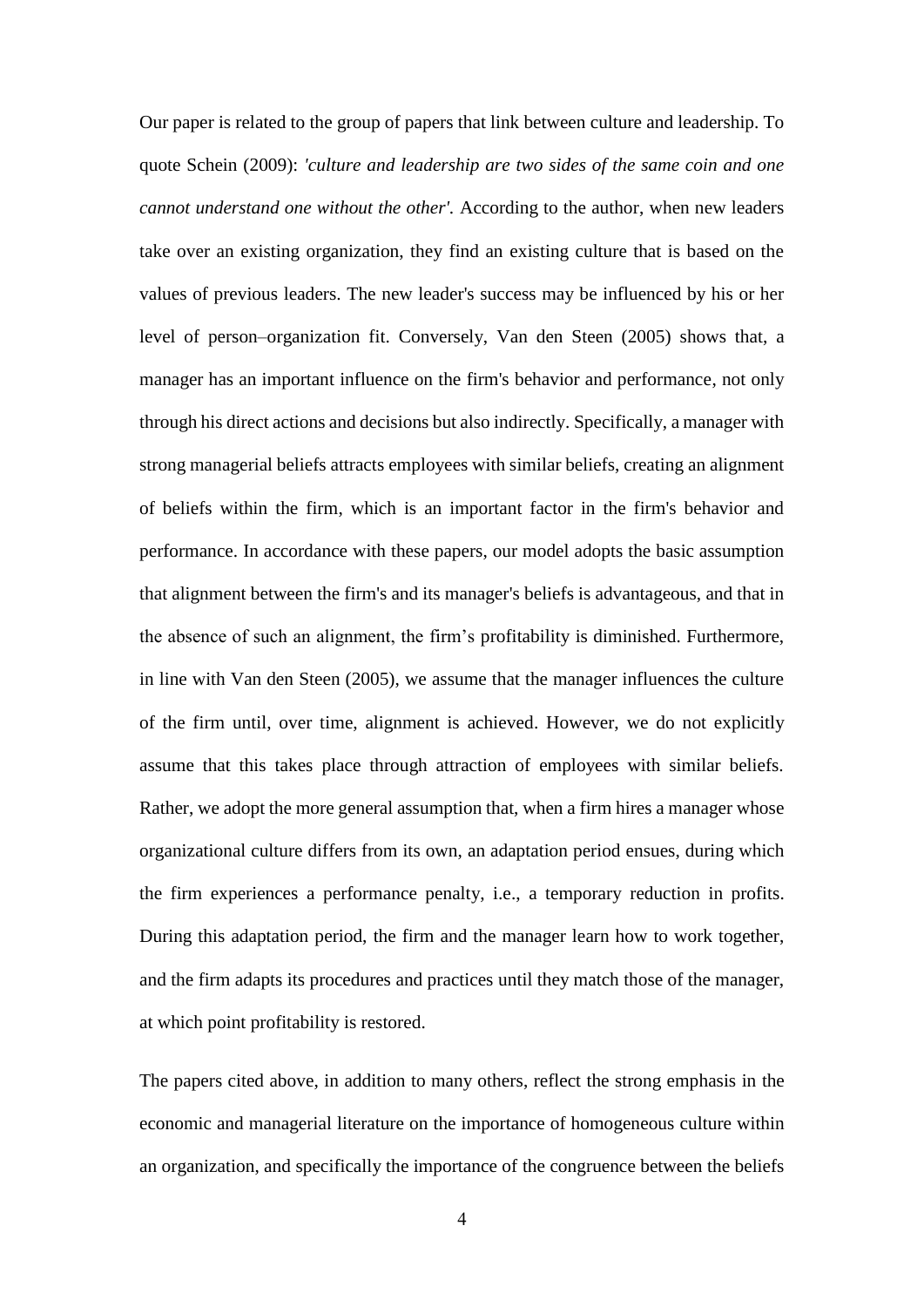of the organization and those of its senior employees. However, as in the case of Teva described above, there are numerous real-life cases in which a firm hires a new manager whose culture differs from the firm's—e.g., a CEO from a different country. Such decisions might arise from a desire to quickly appoint a new manager rather than continue the search process in order to find a better firm–manager match.

The current paper deals with such scenarios. Using a search theoretic model<sup>1</sup>, we identify two scenarios in which a firm is likely to hire a manager whose culture differs from its own. The first scenario takes place when the gap between the culture of the firm and the culture of the hired manager is small. In this case, the decision to recruit an executive who is a less-than-perfect match may be more beneficial to the firm compared with a long and exhaustive search for a better fit. In this case, we show that, in the long run, the market converges to an equilibrium that reflects the cultural distribution of executives who were available in the market during the search process.

The second scenario occurs when executives whose corporate culture matches that of the firm constitute a minority within the group of suitable candidates. Under this scenario, the firm prefers to compromise and hire an available candidate, even one whose culture differs from that of the firm, rather than take the risk of remaining with

 $\overline{a}$ 

 $1$ <sup>1</sup> The version of the search model that we adopt is widely used in the economic literature about search in the marriage market in general and in papers that examine the willingness of people to marry partners whose cultures differ from their own (e.g., a marriage between a local and an immigrant) in particular. An interesting link exists between these papers and our current paper. A key assumption in papers about search in the marriage market is that people prefer similarity in marriage. This is in line with the managerial literature's emphasis on homogenous culture, discussed above. However, there are also papers that show significant advantages in marriages between people who differ from each other in their religions, cultures, etc. For example, Furtado and Theodoropoulos (2009, 2010) show that intermarriage increases an immigrant's employment probability by approximately 4%. Epstein and Lindner Pomerantz (2013) show that immigrants prefer marrying natives when the immigrants are a small minority in the population, such that the likelihood of meeting and marrying a fellow immigrant is low.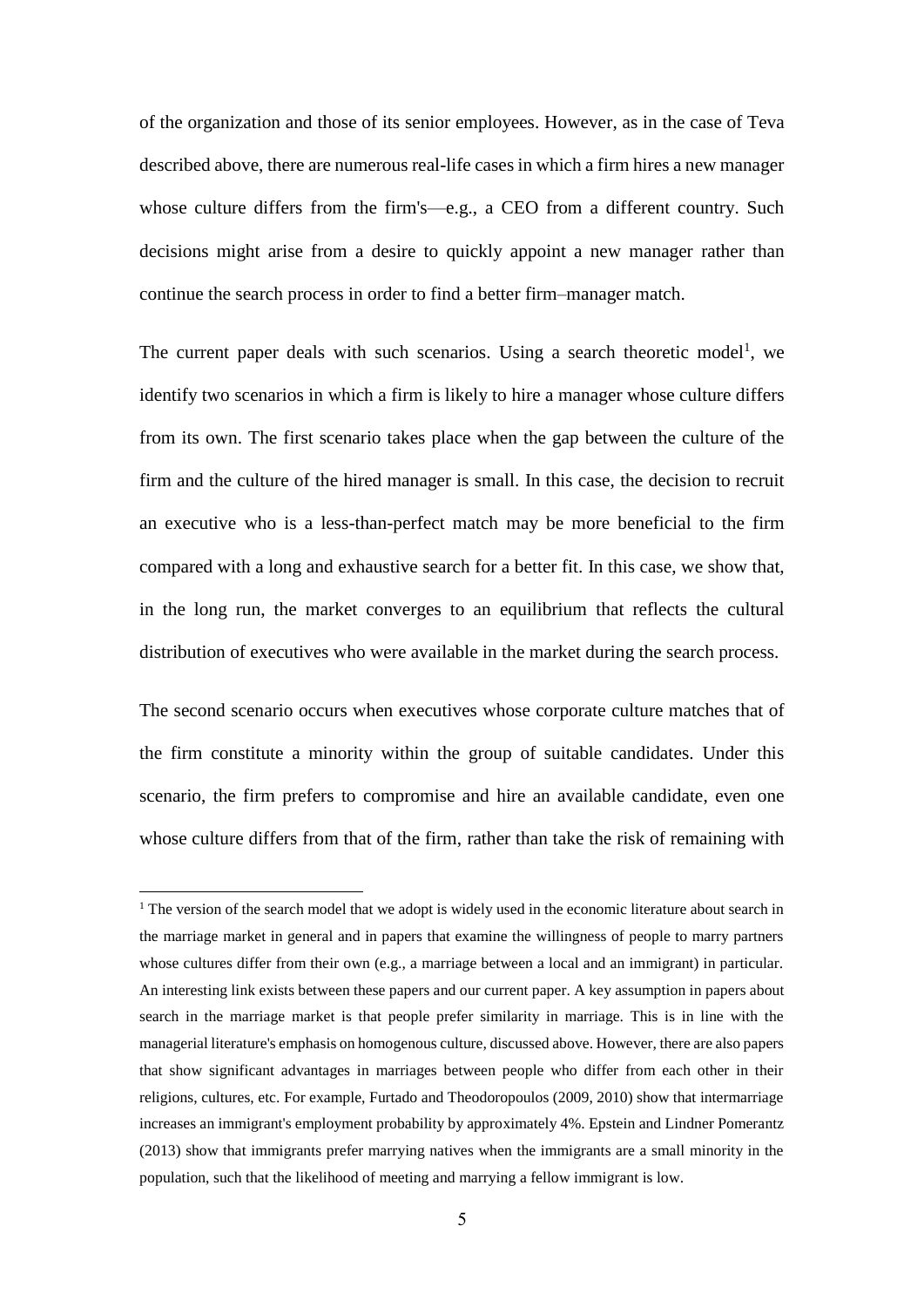a vacancy for a long period. In this case, we show that in the long-run, the process is expected to eradicate small and unique cultures and to perpetuate more prevalent corporate cultures.

Combining both scenarios, our paper actually shows that a minority culture is difficult to maintain, especially when that culture is not so different from the majority culture.

Our paper contributes to the literature on corporate culture, both by showing the different incentives that induce firms to change their corporate cultures even when there is no apparent urgency to do so, and by showing how changes of corporate cultures can lead to the disappearance of small and unique cultures and to the perpetuation of more common cultures.

The paper continues as follows: In the next section we present the model, and in section 3 we analyze the model's three potential equilibria. In section 4 we discuss the longterm market implications of the results of our analysis, and section 5 concludes.

### **2. The Model**

Assume a countably infinite number of firms that are seeking to recruit senior employees (e.g., CEOs, Vice Presidents, etc.). Firms are continuously looking for suitable candidates for different positions. Assume also a countably infinite number of candidates that apply for the positions. They apply given a Poisson process. A fraction p of firms has a corporate culture of type a, and a fraction  $(1-p)$  has a corporate culture of type  $b$ . Correspondingly, a fraction  $q$  of candidates believes in corporate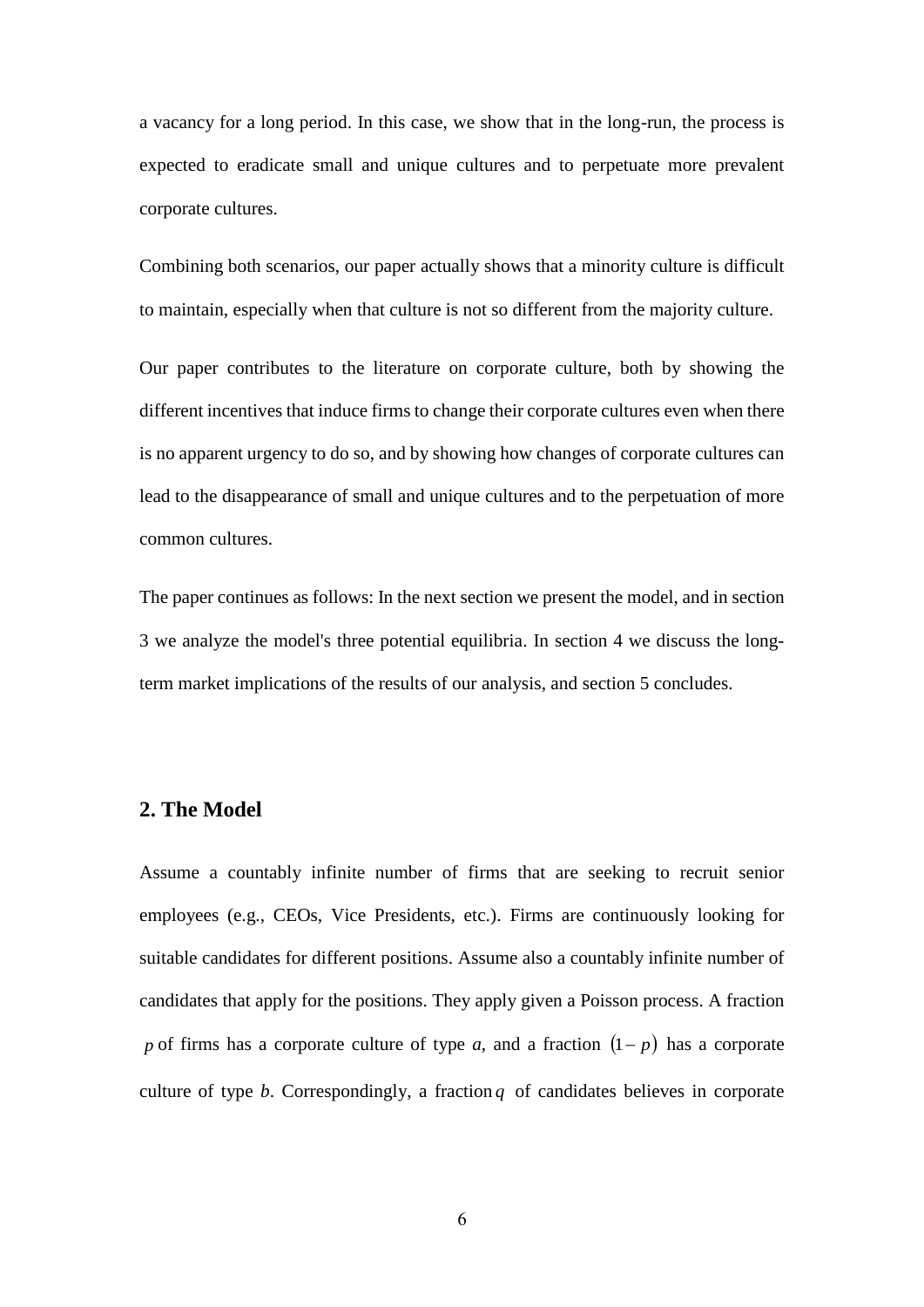culture type *a* and the complementary fraction  $(1 - q)$  believes in corporate culture type *b*. For simplicity, we assume that  $q > 1 - q$ .

Each firm in the group of hiring firms has a vacant executive position and is interested in filling that position by recruiting a candidate from the pool of available candidates. We assume that the candidates differ only in their attitudes regarding corporate culture, which can be from type *a* or type *b*, and that they cannot change their types. When faced with a candidate, each firm acts according to the following strategy: in the case where the candidate believes in the same corporate culture as the firm, the firm recruits the candidate and a job contract is signed. In the case where the candidate believes in the other corporate culture, the firm has two options:

- i. The firm can decide not to sign an agreement with the candidate and continue to wait until a candidate who believes in the same corporate culture submits his candidacy. Until the position is filled, the firm's profit is zero.
- ii. The firm can sign a contract with the candidate. In this case, we assume that there is an adaptation period, during which the firm and the senior employee learn how to work together despite their divergent cultures. During this period, the corporate culture of the firm gradually evolves into the culture of the new senior employee (e.g., the firm's pre-existing procedures and practices are adjusted to match the culture of the new manager, and so on). At the end of the adaptation period, the firm and the senior employee have the same corporate culture. In this case, we assume that, during the adaptation period, the firm's profit rate is lower than it would have been if the firm had hired someone with a culture matching its own.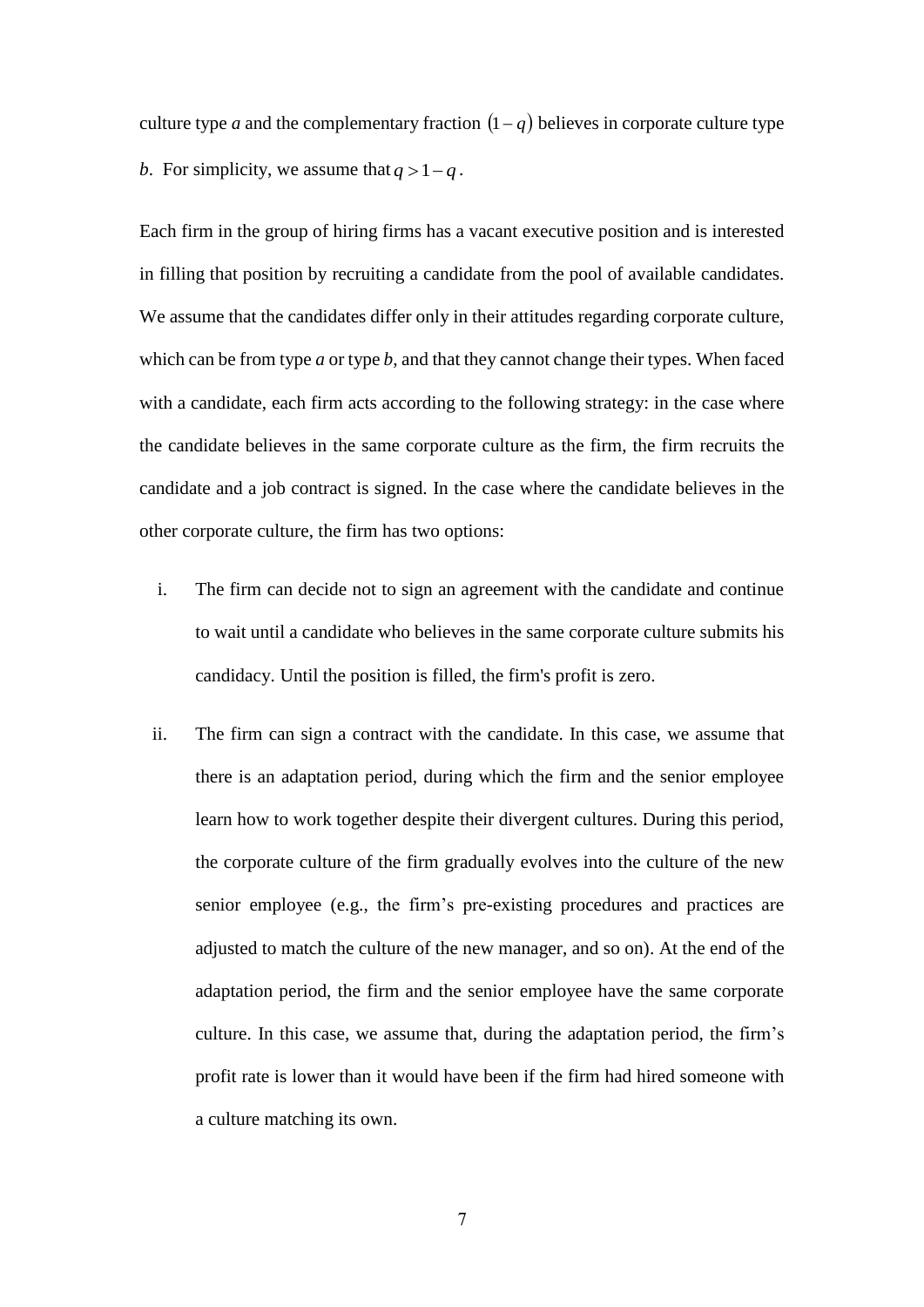Specifically, we assume that if a firm recruits a senior employee whose corporate culture is the same as that of the firm, the firm obtains a profit rate of  $\pi$ . However, a firm that recruits someone whose culture differs from its own obtains a lower profit rate during the adaptation period. This profit rate gradually increases over the course of the adaptation period (as the firm's corporate culture evolves), and at the end of the adaptation period when the culture of the firm and the culture of the senior employee are the same, the profit rate converges to its maximal value of  $\pi$ .

We assume that when the firm decides to sign an agreement with a specific candidate, it offers the candidate his reservation wage, meaning that the candidate always accepts the job offer.

Formally, we assume that upon signing an agreement with a candidate, a firm gains the following profit rate:

$$
(1) \qquad \Pi_x = \pi \Big( 1 - e^{-t/\tau(x, y)} \Big)
$$

Where:

- $x \in \{a, b\}$  represents the corporate culture of the firm.
- $y \in \{a, b\}$  represents the corporate culture of the senior employee.
- *t* represents the time elapsed since the point at which the agreement was signed.
- $\tau = \tau(x, y)$  is a function that satisfies:

$$
\begin{cases} \tau(x, y) = 0 & \text{if } x = y \\ \tau(x, y) > 0 & \text{if } x \neq y \end{cases}
$$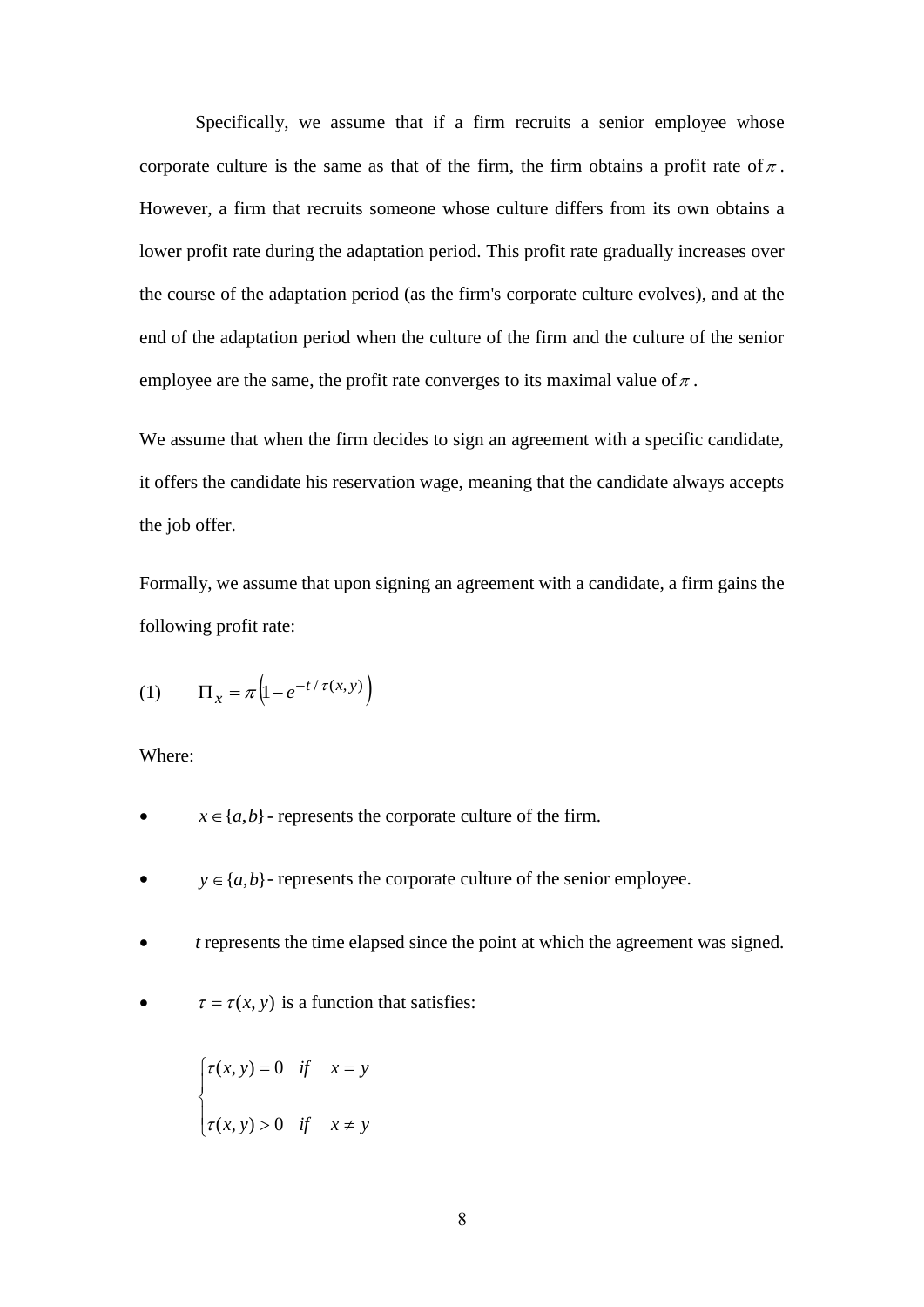We refer to  $\tau(x, y)$  as a measure of the initial differences between the cultures of the firm and the senior employee. If the firm and the senior employee both initially share the same culture, the value of the measure is zero, and we can see in equation (1) that the profit rate of the firm is  $\pi$ . However, if the cultures differ, the value of the measure is positive, which means that the firm temporarily suffers from a reduction in its profits. In this case the profit rate converges to  $\pi$  only at time infinity (or practically when *t* is high enough). We also assume that as the differences between the cultures of the firm and the senior employee are greater,  $\tau(x, y)$  increases. Thus, larger differences yield a longer adaptation period.

In the case that the candidate and the firm share the same culture, a job contract is signed. The reason for this is when both share the same culture, profits are maximized at a rate of  $\pi$ . However, when the firm faces a candidate who has a different culture, the firm has to decide whether to recruit him or continue the search process for an appropriate candidate. We assume that when making its decisions regarding the recruitment, the firm considers a profits over a given time horizon of *T*. Given this time horizon, the firm calculates its profits over the different options.

1. If the firm recruits the candidate, the overall profit gained during this time frame is equal to:

$$
(2)\int_0^T \pi \Big(1 - e^{-t/\tau(x,y)}\Big) e^{-\lambda t} dt
$$

where  $\lambda$  is the discount rate.

2. If the firm decides to remain with a vacancy and continue the search process, its profit is zero until a candidate with a matching culture is identified. In this case, the firm evaluates its expected profits, based on the probability to meet a candidate who shares the same culture in the future. These expected profits are: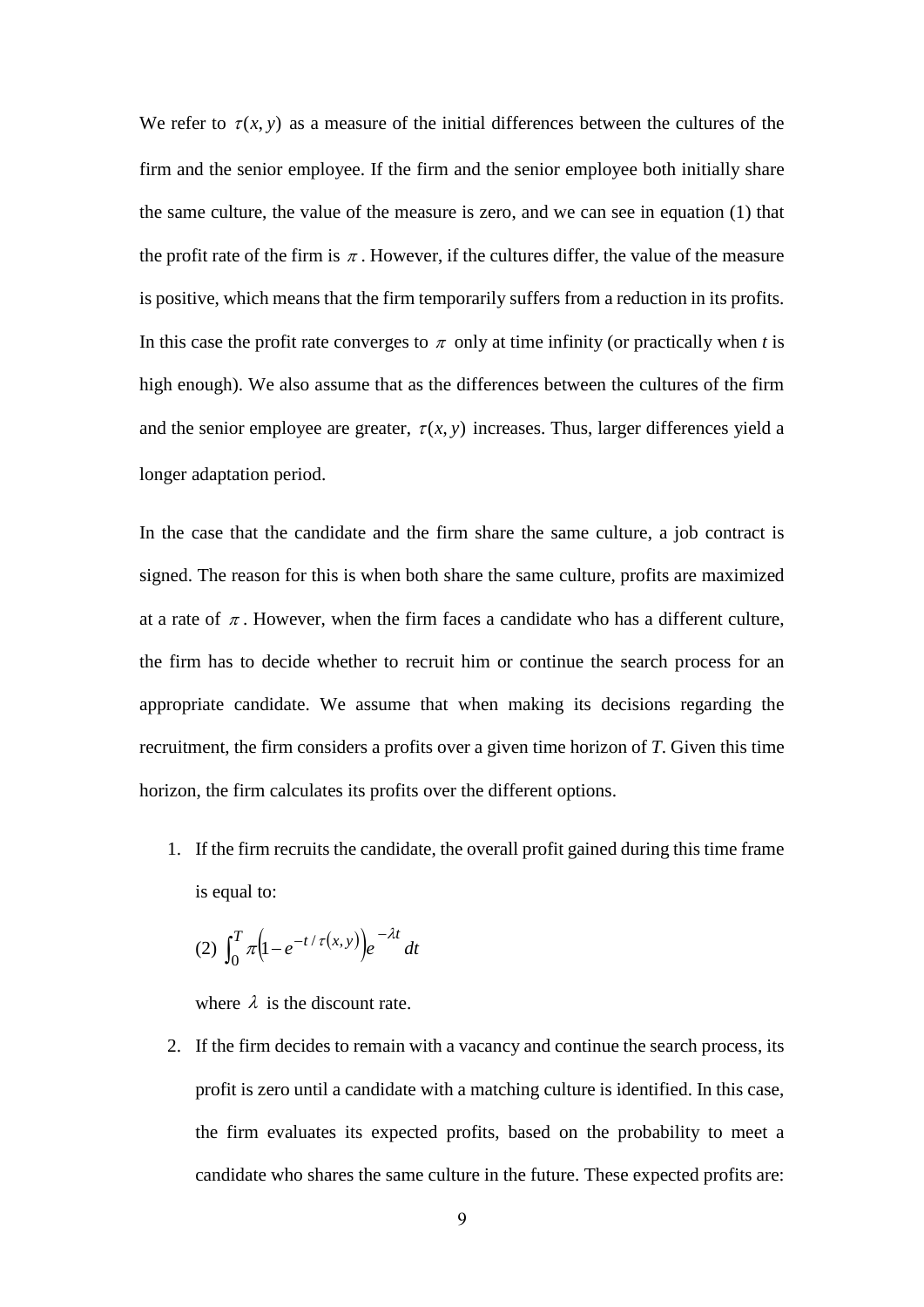$$
(3) \int_0^T \alpha \cdot w \cdot \pi \cdot e^{-\lambda t} dt
$$

where  $\alpha$  represents the probability to meet candidates who arrive given a Poisson process; and *w* represents the proportion of candidates who share the same culture as the firm (i.e.,  $w = q$  for a type *a* firm, and  $w = 1 - q$  for a type *b* firm).

There is a critical value  $w = w^*$  for which the firm is indifferent between recruiting the candidate or remaining with a vacancy (equation 2 equals equation 3):

(4) 
$$
\int_0^T \pi \left(1 - e^{-t/\tau(x, y)}\right) e^{-\lambda t} dt = \int_0^T \alpha \cdot w \cdot \pi \cdot e^{-\lambda t} dt
$$

Solving (4) we obtain that  $w^*$  equals:

$$
(5) \t w^* = \frac{1}{\alpha} \left[ 1 + \lambda \tau \left( \exp\left( -T \left( \lambda + \frac{1}{\tau} \right) \right) - 1 \right) \Big/ (\lambda \tau + 1)(1 - \exp(-\lambda T)) \right].^2
$$

#### *Proposition 1:*

*A firm prefers to remain with a vacancy rather than to recruit a candidate who believes in a different culture if and only if*  $w > w^*$ .

When the firm knows that there is a sufficiently high proportion of candidates whose corporate culture matches that of the firm, it rejects opportunities to sign agreements with candidates holding different attitudes and prefers to wait for future opportunities to make an agreement with a candidate whose culture matches its own. However, when the number of candidates who share the firm's beliefs is below this threshold, the firm

 $\overline{a}$ 

<sup>&</sup>lt;sup>2</sup> Proof will be provided upon request.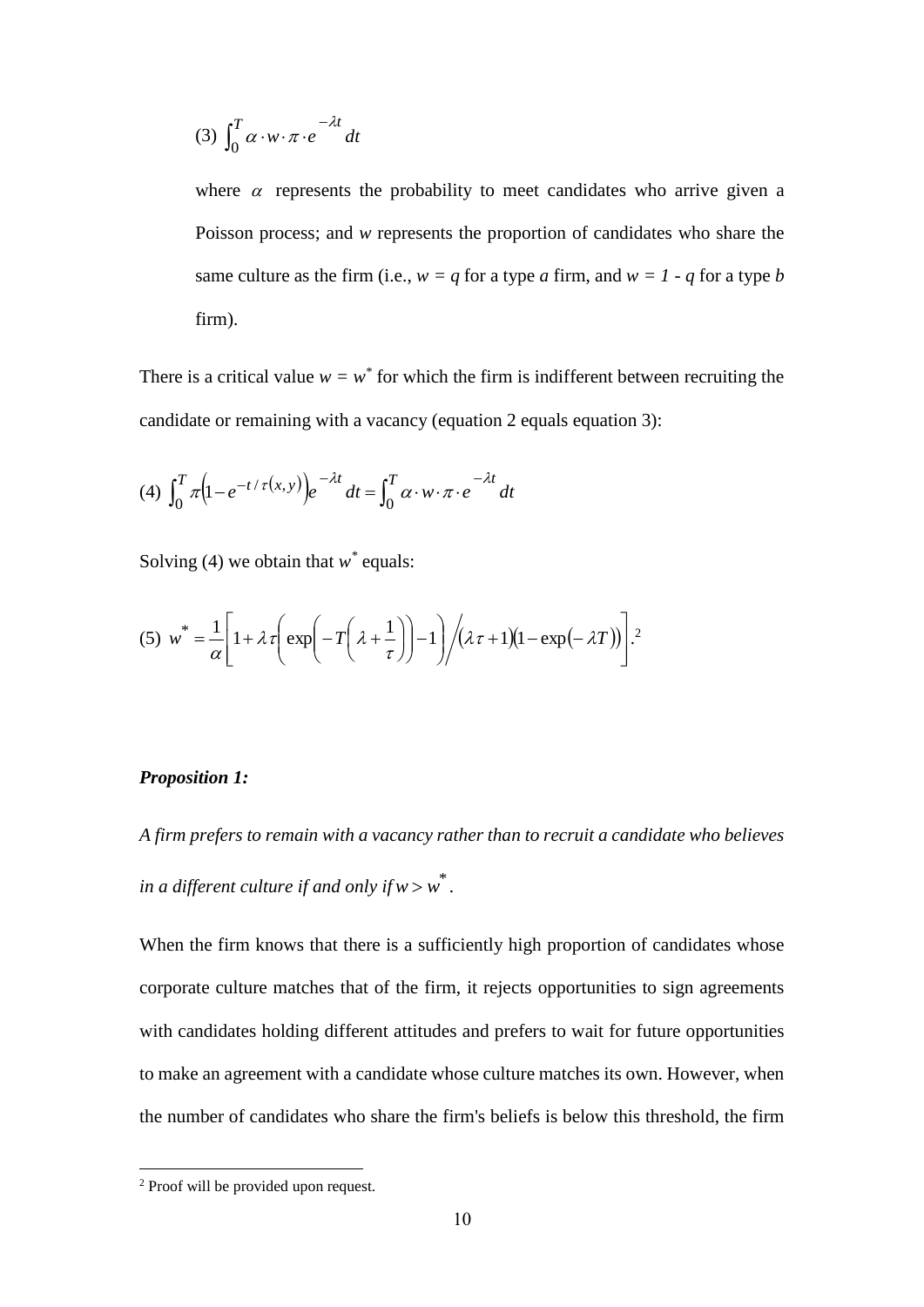avoids the risk of remaining with a vacancy and prefers recruiting candidates with different attitudes.

#### *Proposition 2:*

*The probability that a firm will end up signing an agreement with a senior employee*  who does not share the same culture as the firm increases with the discount rate  $\lambda$  and *decreases with: (i) the probability to meet candidates who arrive according to a Poisson process,*  $\alpha$ *; (ii)* the differences between the cultures of the firm and the senior *employee,*  $\tau(x, y)$ .

When the discount factor, increases, the firm's preference for the present over the future increases. That is, the firm prefers to compromise rather than wait for someone else, and recruits its current candidate. However, when the arrival rate of candidates increases, the firm prefers to wait and continue the search process. This is also the case when the difference between the corporate cultures increases.

### **3. Equilibrium**

As described above, when meeting a candidate who does not share the same culture as the firm, the firm has to decide whether to remain with the vacancy, hoping to meet an appropriate candidate in the future, or to sign an agreement with the current candidate. Hereinafter we will refer to firms that make the first type of decision as "selective", and to firms that make the second type of decision as "unselective". Equilibrium exists when a selective firm cannot benefit from becoming unselective, and vice versa.

According to Proposition 1, we have three possible types of equilibria in the market:

11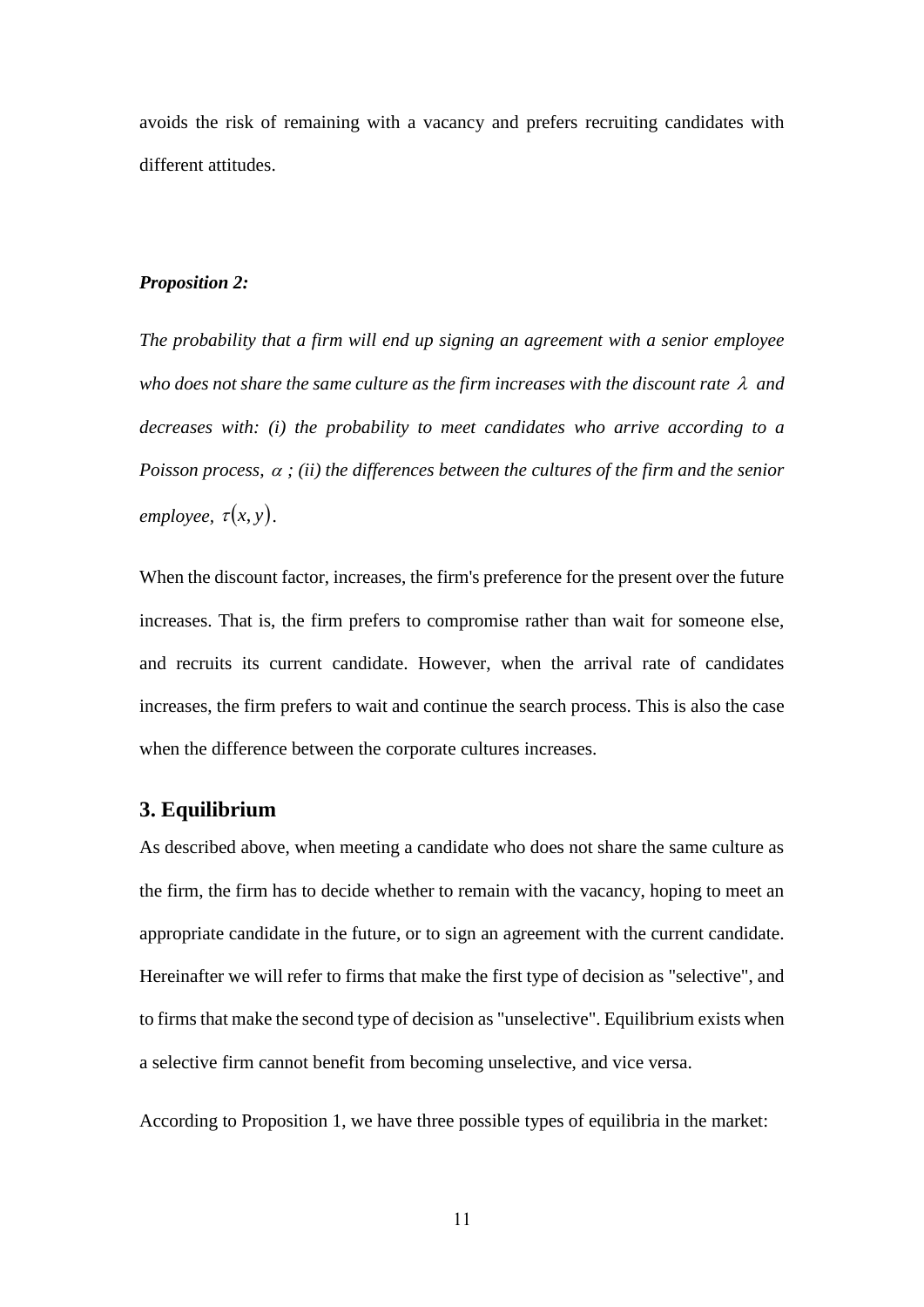A. If  $q \lt w^*$  (which also means that  $1 - q \lt w^*$ ), then both types of firms—*a* and *b—*are unselective. When this is the case, each firm recruits the first candidate it meets. We refer to this kind of equilibrium as a Pooling Equilibrium.

B. If  $1-q > w^*$  (which also means that  $q > w^*$ ), then both types of firms are selective. When this is the case, type *a* firms recruit only senior employees of type *a*, and type *b* firms recruit only senior employees of type *b*. We refer to this kind of equilibrium as a Segregating Equilibrium.

C. If  $1-q \leq w^* \leq q$ , then type *a* firms are selective, whereas type *b* firms are unselective. We refer to this kind of equilibrium as Semi-Segregating Equilibrium. One can see that the analysis presented so far yields the following corollary:

#### *Corollary 1:*

*a. A small enough gap between corporate cultures* a *and* b *results in the Pooling Equilibrium.* 

*b. A large enough gap between corporate cultures* a *and* b *results in the Segregating Equilibrium.* 

The first part of the corollary deals with a situation in which there is almost no difference between the two types of corporate cultures. When this is the case, a given firm prefers to recruit the current candidate rather than continue the search process, although this might entail a change in the firm's corporate culture.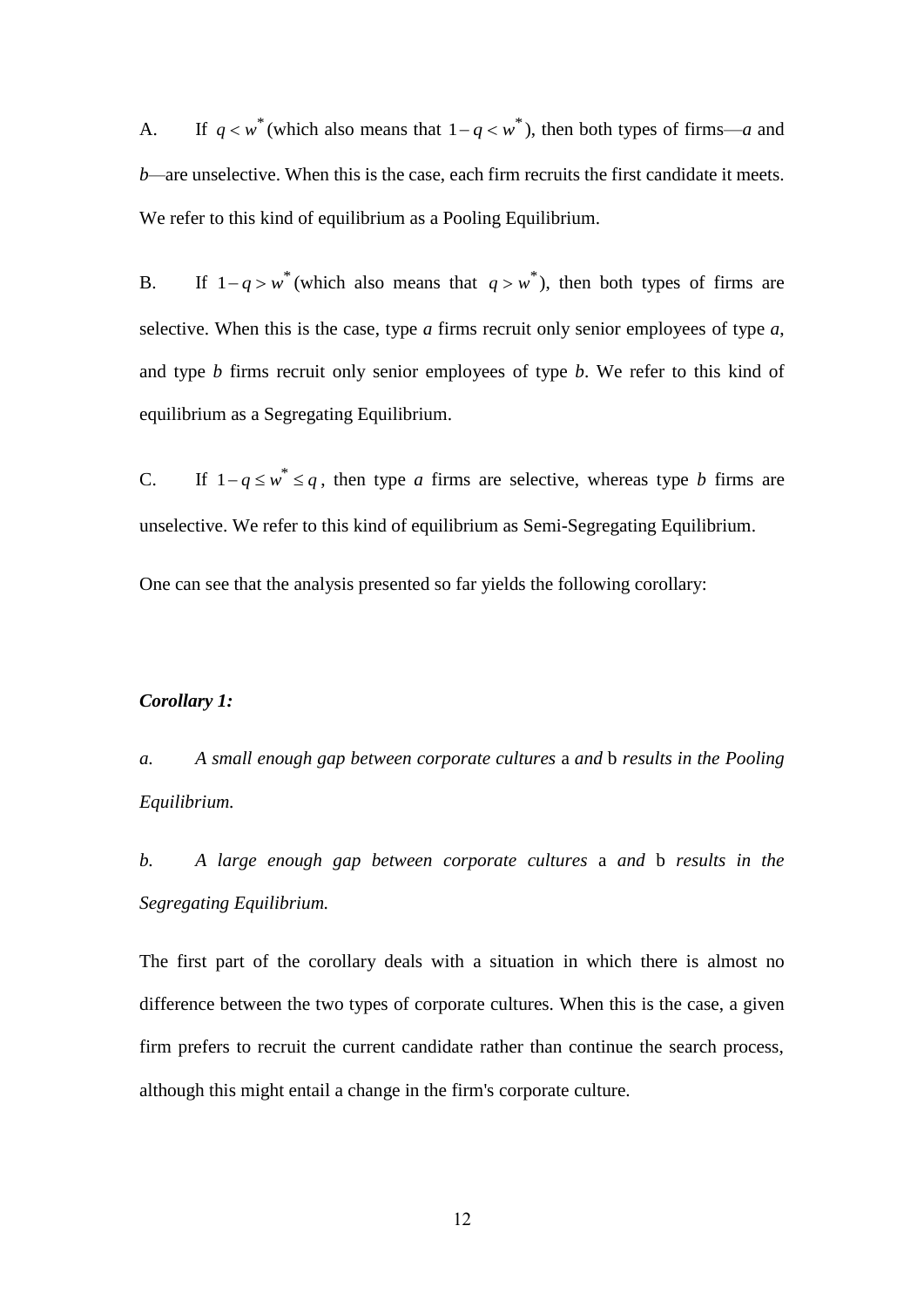Regarding the second part of the corollary, when there is a substantial difference between the two cultures, the firms prefer to remain with a vacancy, although this decision prolongs the search process.

Figure 1 illustrates the negative relationship between the critical value  $w^*$  and the measure of the differences between the cultures of the firm and the candidate,  $\tau$ . We use the figure to demonstrate the three possible equilibria, under the assumption that  $q = 0.8$ . The dashed lines in the figure represent *q* and *1 - q*.

#### FIGURE 1 HERE

As one can see, the graph can be divided into three areas corresponding to the three types of equilibria. For  $w^* > q$  the Pooling Equilibrium holds; for  $w^* < 1-q$  the Segregating Equilibrium holds; and for  $1 - q \leq w^* \leq q$  the Semi-Segregating Equilibrium holds. If we were to assume a higher value of  $q$ , the middle area would be wider, meaning that the probability of obtaining the Semi-Segregating Equilibrium would increase. This would happen because an increase in the proportion of type *a* candidates (and a corresponding decrease in the proportion of type *b* candidates) strengthens the incentive of type *a* firms to be selective and the incentive of type *b* firms to be unselective. On the other hand, as the value of  $q$  decreases and approaches  $0.5$ (reflecting a case in which the population is more balanced), the scope of the Semi-Segregating Equilibrium decreases, and the scopes of the Pooling and the Segregating Equilibria increase. For such values of  $q$ , we would expect to obtain the Pooling Equilibrium for small gaps between the cultures and the Segregating Equilibrium for large gaps between the cultures.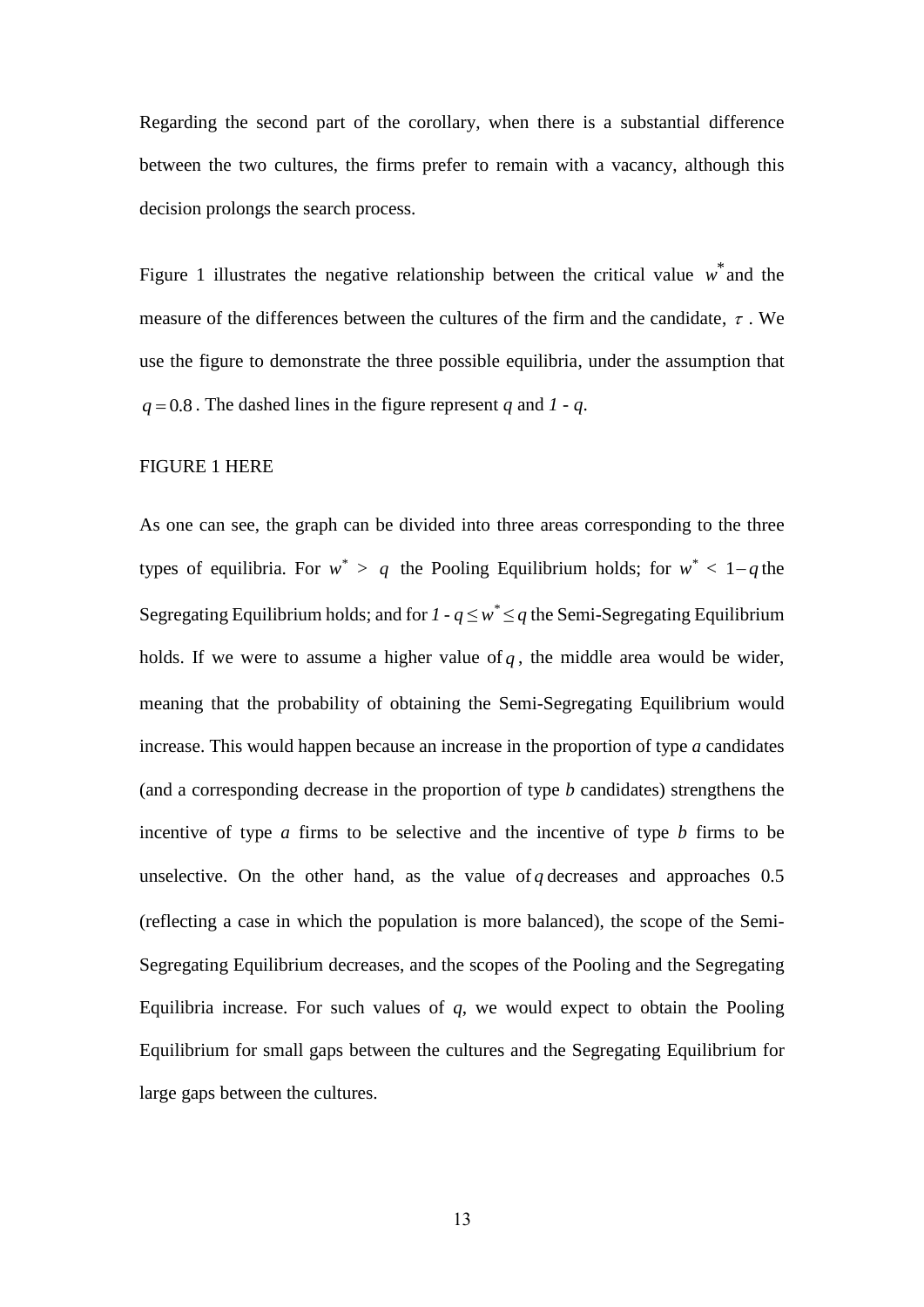#### **4. Discussion: The Survival of Unique Corporate Cultures**

In the model presented above we sought to investigate what might cause a firm to hire an executive with a different corporate culture.

Our analysis points to two possible situations that induce firms to change their corporate cultures, even at the cost of lowering their profitability. The first occurs when the gap between the corporate culture of the hiring firm and the culture of the prospective candidate is small. In this case, recruiting an executive whose culture does not match the firm's is more beneficial to the firm than continuation of the search process. In our model, this translates into a case in which both type *a* firms and type *b* firms are unselective, and the Pooling Equilibrium takes place.

The second situation that supplies an incentive for a firm to change its corporate culture is when executives whose culture matches that of the hiring firm constitute a minority in the group of suitable candidates. Under this scenario, the firm prefers to compromise and to hire an available candidate with a different culture rather than to risk remaining with a vacancy for a long time. In contrast, a hiring firm whose culture matches that of the majority of candidates can afford to remain selective. This is actually the description of the Semi-Segregating Equilibrium.

These results have interesting long-run implications regarding the extent to which different types of corporate cultures can thrive in the market. Let us return to the structure of the market of firms under the assumptions we adopted in our model. We assumed that in the initial situation, a fraction *p* of the firms are of type *a* and that a fraction  $(1-p)$  of firms are of type *b*. This division remains constant under the Segregating Equilibrium, in which both firms are selective and remain loyal to their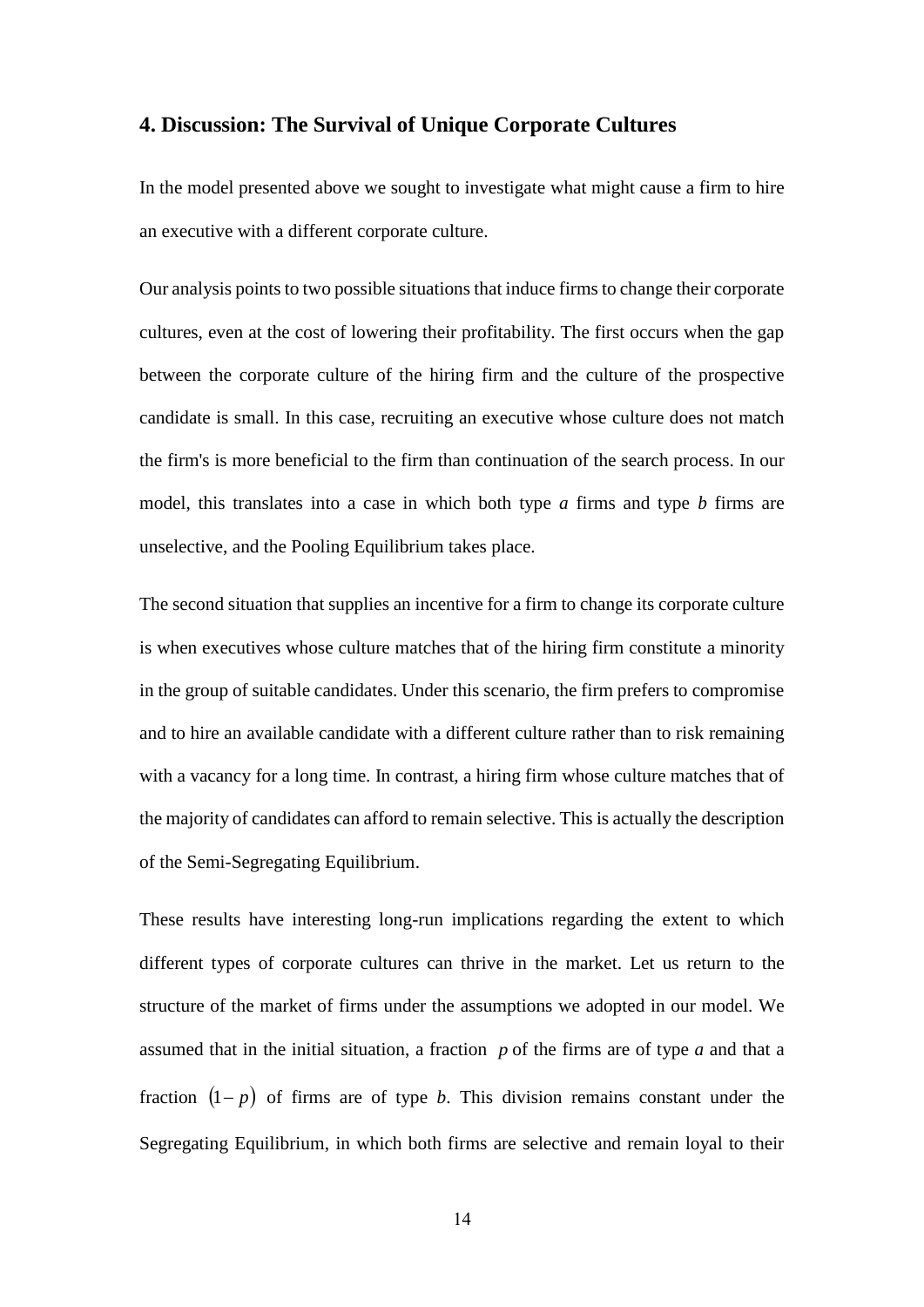current corporate cultures. However, the division of the firms changes if either the Pooling Equilibrium or the Semi-Segregating Equilibrium takes place.

As discussed above, the Pooling Equilibrium takes place when the gap between the two cultures is sufficiently small. In this equilibrium each firm recruits the first candidate it meets, and this candidate can be from type *a* with probability *q* and from type *b* with probability  $(1-q)$ . Hence, the distribution of the firms changes towards the candidates' distribution, and the proportions of firms holding corporate cultures of types *a* and *b* are q and  $(1-q)$ , accordingly. This means that the market converges to an equilibrium that reflects the cultural distribution of the executives who were available in the market during the search process.

The Semi-Segregating Equilibrium scenario also yields a firm culture distribution that differs from the initial one. In this case, firms of type *a* are selective and recruit only type *a* candidates; however, firms of type *b* are unselective and recruit the first candidates they meet. This means that over the time, there are firms of type *b* that recruit type *a* executives and change their corporate culture. Thus, the proportion of type *a* firms increases, and the proportion of type *b* firms decreases. In the long run, this process is expected to eradicate type *b* firms and to homogenize the firms to type *a* only.

In order to illustrate the three types of equilibria, we now present a simulation of the search process. For simulation purposes only, we simplify the representation by assuming that if the firm hires the candidate, culture changes immediately and not gradually (as in reality). This simplifies our simulation but does not affect the firm's decision process and corresponding market equilibrium.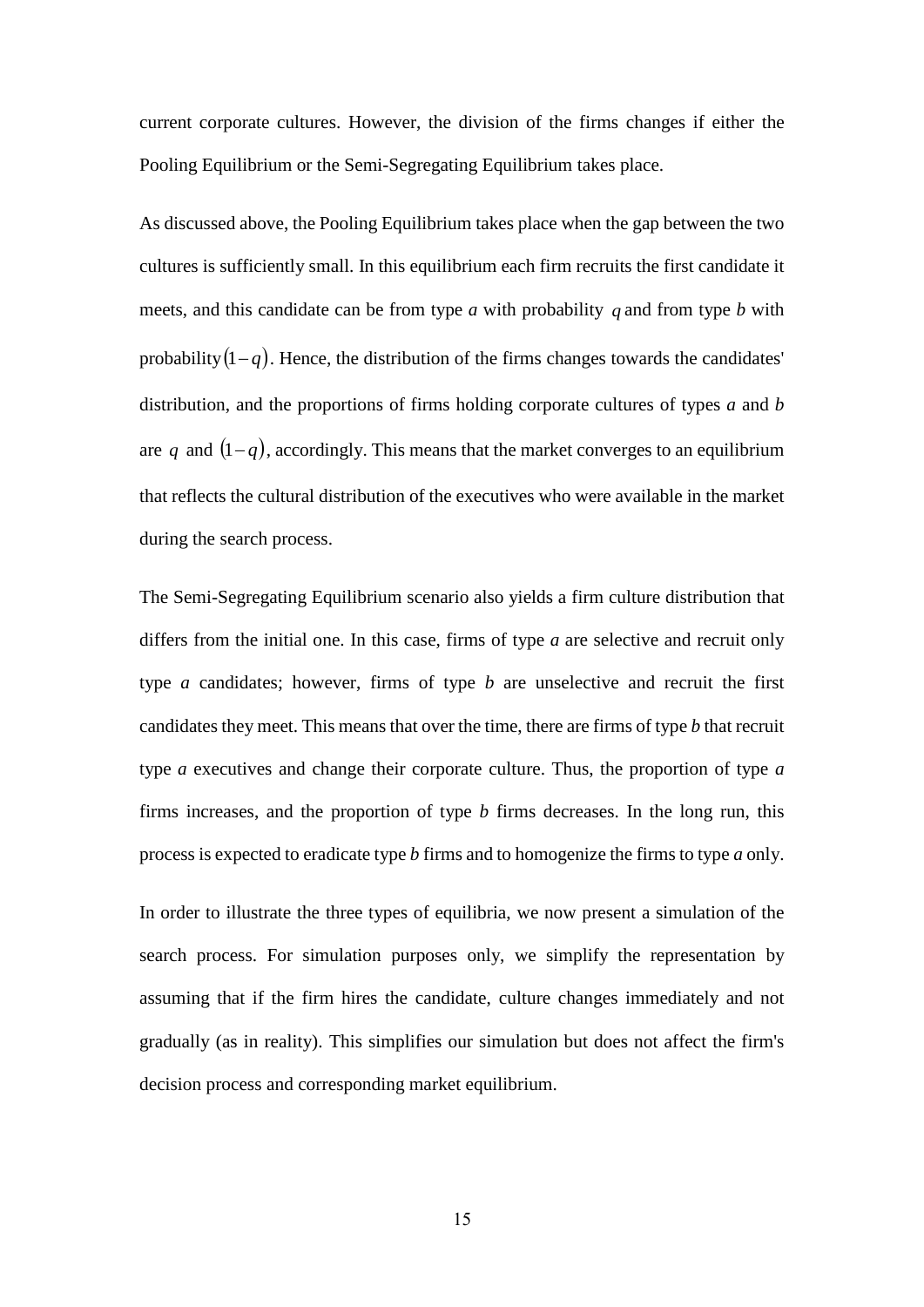We assume that at the beginning of the search process, 60% and 80% of the firms and candidates, respectively, are of type *a*. We run the simulation three times, with three different values of  $\tau$ , which, as stated, represents the cultural gap between firms  $a$  and b. Consequently, we receive three different values of the critical value  $w^*$ . At each iteration of the simulation, a random firm meets a random candidate. If the candidate shares the same culture as the firm, a job contract is signed and the firm does not change its type. However, in cases in which the candidate's culture is different from that of the firm, we calculate the values of equations (2) and (3), which, as described above, represent the profits of the firm with and without hiring the candidate. Based on these calculations, the firm decides whether it hires the candidate or not. After each iteration, we recalculate the distribution of the firms between types *a* and *b*, and present the distribution as a function of the iteration number (which is equivalent to time). Figure 2 presents the results of our simulation:

#### FIGURE 2 HERE

- Assuming a small gap between cultures *a* and *b* ( $\tau = 0.3$ ) yields the Pooling Equilibrium, meaning that every meeting between a firm and a candidate results in an agreement. Figure 2a shows that, after a while, the distribution of the firms approaches the distribution of the candidates.
- Assuming a medium gap between cultures *a* and *b* ( $\tau = 2$ ) yields the Semi-Segregating Equilibrium, meaning that type *a* firms hire only type *a* candidates, where type *b* firms hire any candidate they meet. Figure 2b shows that, after a while, type *b* firms become extinct, and the market consists of type *a* firms only.
- Assuming a large gap between cultures *a* and *b* ( $\tau = 6$ ) yields the Segregating Equilibrium, meaning that an agreement is signed only when the firm and the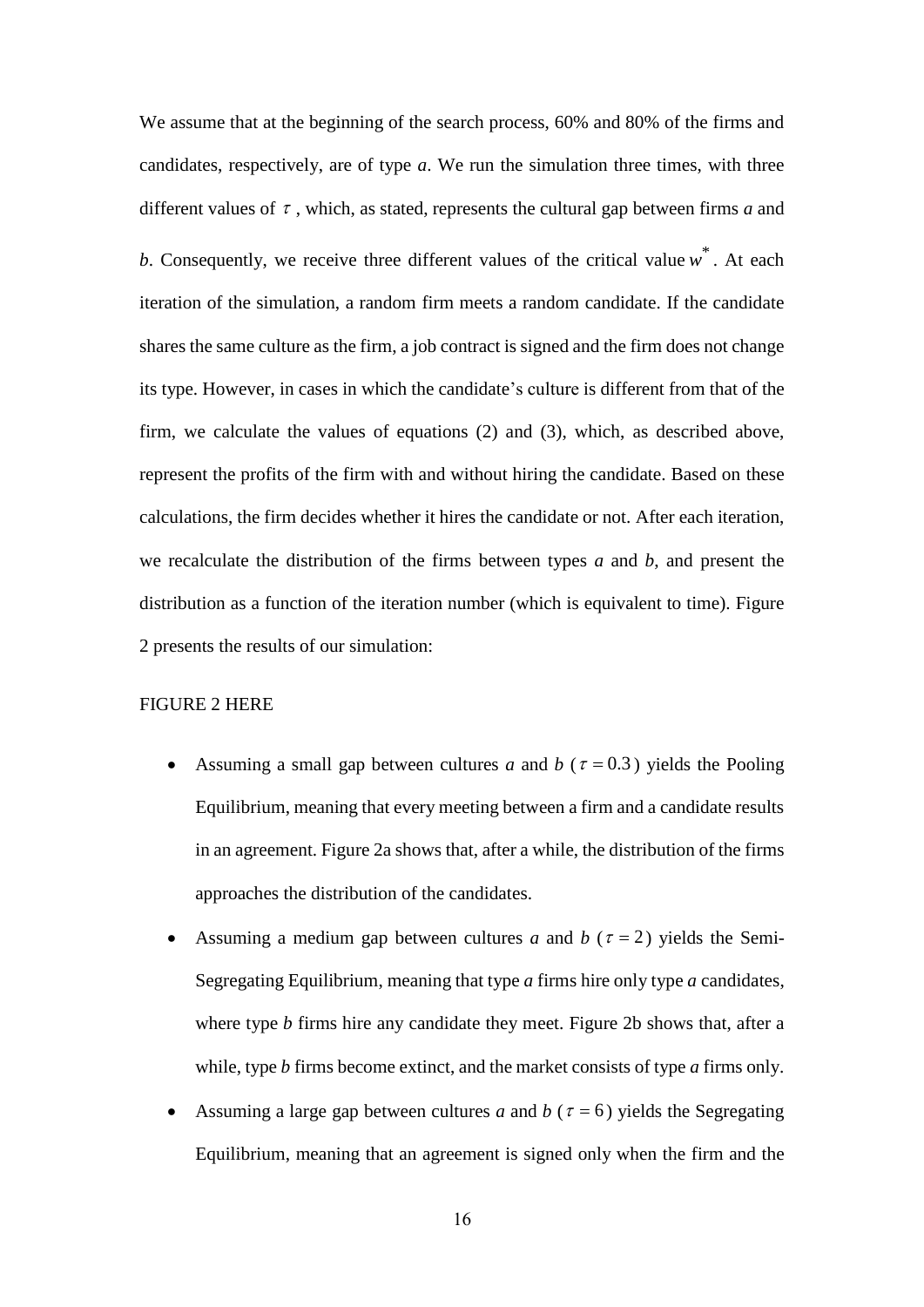candidate share the same culture. Figure 2c shows that the distribution of the firms does not change over time.

The result of the situation we have just described is the disappearance in the long run of firms with unique corporate cultures. Consider, for example, a family-run coffee shop with unique characteristics that distinguish it from larger and more commercial coffee shops. Assume that, until now, the coffee shop has been managed by family members, but suitable family members are no longer available to manage the shop, and the family has to find a new manager. Since the family knows that there are only a few potential managers who believe in its unique characteristics, and many more who believe in the corporate culture of larger and more commercial coffee shops, the family prefers to recruit a candidate from the majority group instead of waiting until it finds a suitable manager from the minority group. It is reasonable to assume that numerous family businesses find themselves in such situations. This suggests that in the long run, the corporate culture of larger businesses is expected to take over that of smaller businesses, which can be expected to disappear.

Another interesting example is presented in the following scenario: Imagine a situation in which there are many firms that believe in corporate culture type *a*, but then a large new business school is founded that educates its students according to corporate culture type *b*. After a while, the graduates of this school start to work as managers of firms. If this school is large enough, after a few seasons type *b* managers become the majority of the suitable candidates for the management of firms, and type *a* managers are the minority. This means that type *a* firms find it difficult to recruit type *a* managers, and some of them prefer to compromise and hire type *b* managers. After a while, type *b* corporate culture takes over type *a*, which is expected to disappear in the long run.

17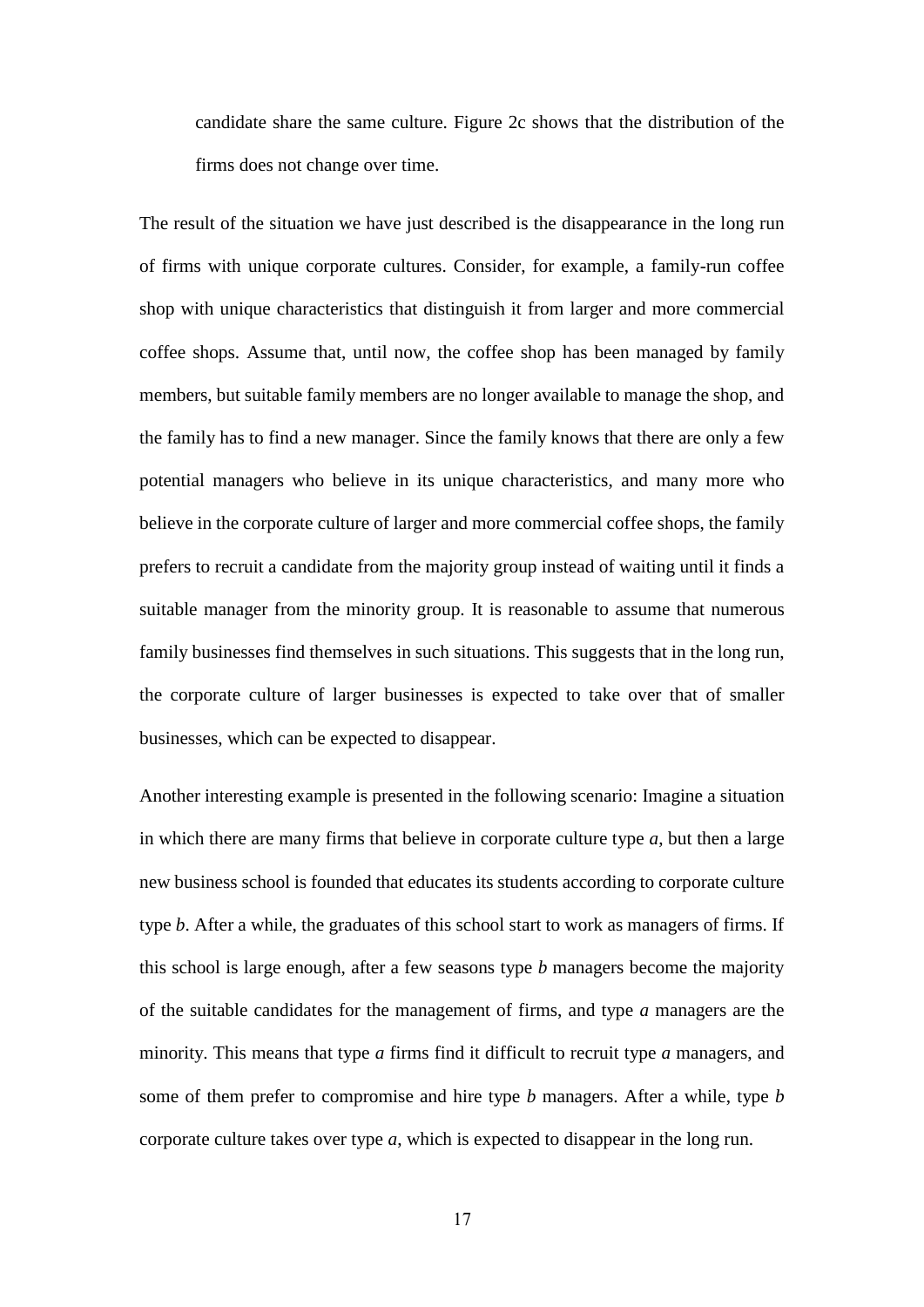### **5. Concluding Remarks**

This paper shows that a minority organizational culture is difficult to maintain, especially when that culture is not so different from the majority culture. More specifically, we identify situations in which a firm might choose to recruit an executive whose corporate culture is different from the firm's, thereby changing its corporate culture. A firm might make such a decision when its culture is sufficiently similar to the culture of the prospective hire to make it more beneficial to hire the executive even if he is not a perfect match—than to prolong the search process to find such a match. In addition, when a firm has a "unique" culture, supported by only a minority of candidates, it is more likely to prefer to compromise and to hire an executive from the majority group rather than to sustain a prolonged vacancy. After a while, this situation is expected to lead to the disappearance of small and unique cultures in favor of more prevalent ones.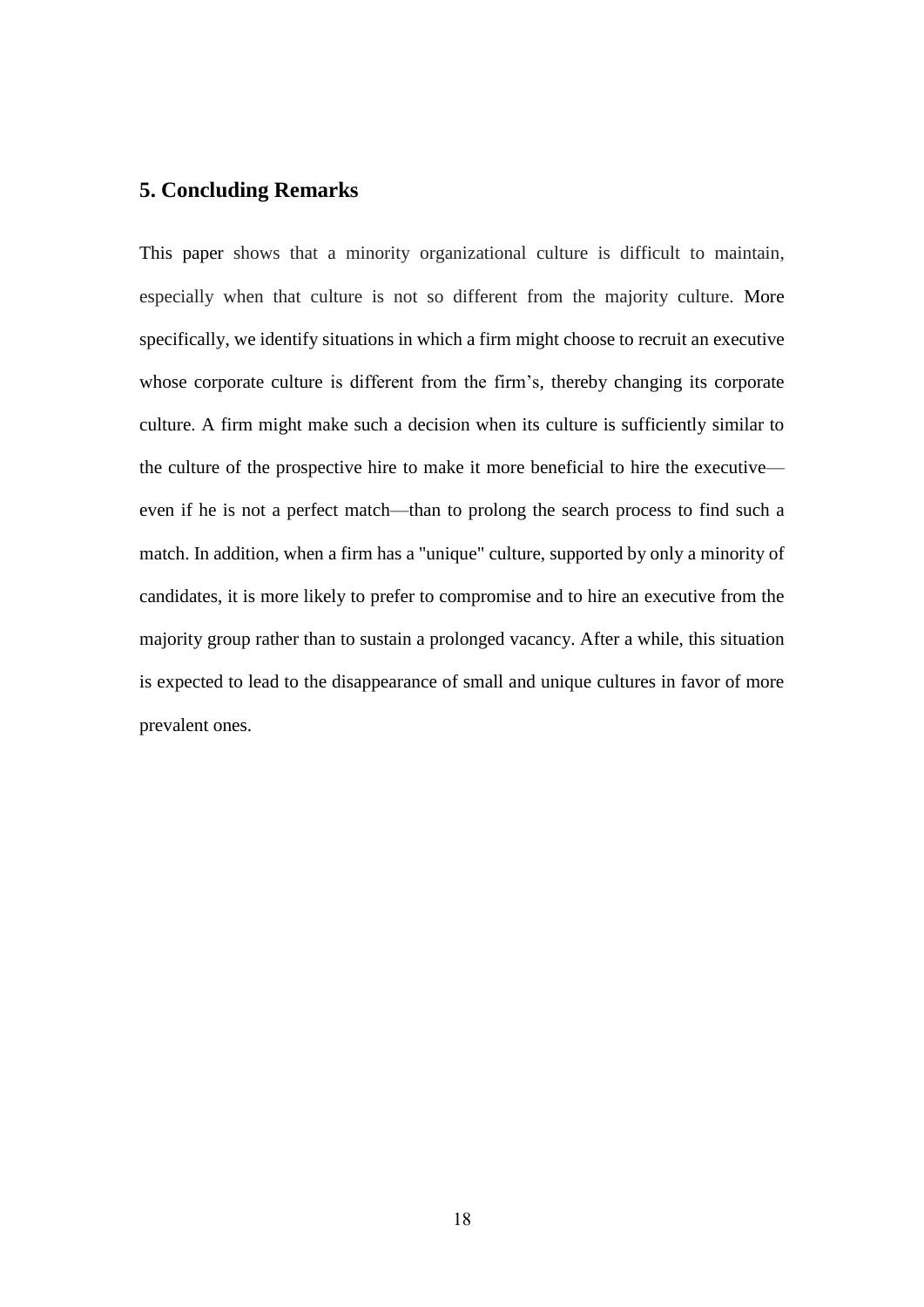#### **References**

Crémer J. 1993. Corporate culture and shared knowledge. *Industrial and Corporate Change* **2** (3): 351-386.

Epstein GS. 2012 Employer's Information and Promotion-Seeking Activities *Economics and Business Letters*, 1(4), 21-32,.

Epstein GS, Lindner-Pomerantz R. 2013. Assimilation through marriage. *Review of International Economics* **21** (2): 191-203.

Furtado D, Theodoropoulos, N. 2009. I'll Marry You if You Get Me a Job: Marital Assimilation and Immigrant Employment Rates. *International Journal of Manpower* **30**: 116-126.

Furtado, D, Theodoropoulos, N. 2010. Why Does Intermarriage Increase Immigrant Employment? The Role of Networks. *Journal of Economic Analysis and Policy* **10** (1): Article 101.

Hatch MJ. 1993. The dynamics of organizational culture. *The Academy of Management Review* **18** (4): 657-693.

O'Reilly CA. 1989. Corporations, culture and commitment: Motivation and social control in organizations. *California Management Review* **31**: 9-25.

O'Reilly CA, Chatman JA. 1996. Culture as social control: Corporations, culture and commitment. *Research in Organizational Behavior* **18**: 157-200.

Schein EH. 1981. Does Japanese management style have a message for American managers? *Sloan Management Review* **23** (1): 55-68.

Schein EH. 1983. The role of the founder in creating organizational culture. *Organizational Dynamics* **12** (1): 13-28.

Schein EH. 1984. Coming to a new awareness of organizational culture. *Sloan Management Review* **25** (2): 3-16.

Schein EH. 1985. *Organizational Culture and Leadership*, Jossey-Bass: San Francisco, CA.

Schein, EH. 2009. *The Corporate Culture Survival Guide*, Jossey-Bass: San Francisco, CA.

Van den Steen, E. 2005. Organizational beliefs and managerial vision. *Journal of Law, Economics and Organization* **21** (1): 256-283.

Van den Steen, E. 2010. Culture clash: The costs and benefits of homogeneity. *Management Science* **56** (10): 1718-1738.

Weber Y, Shenkar O, Raveh A. 1996. National and corporate cultural fit in mergers/acquisitions: An exploratory study. *Management Science* **42** (8): 1215-1227.